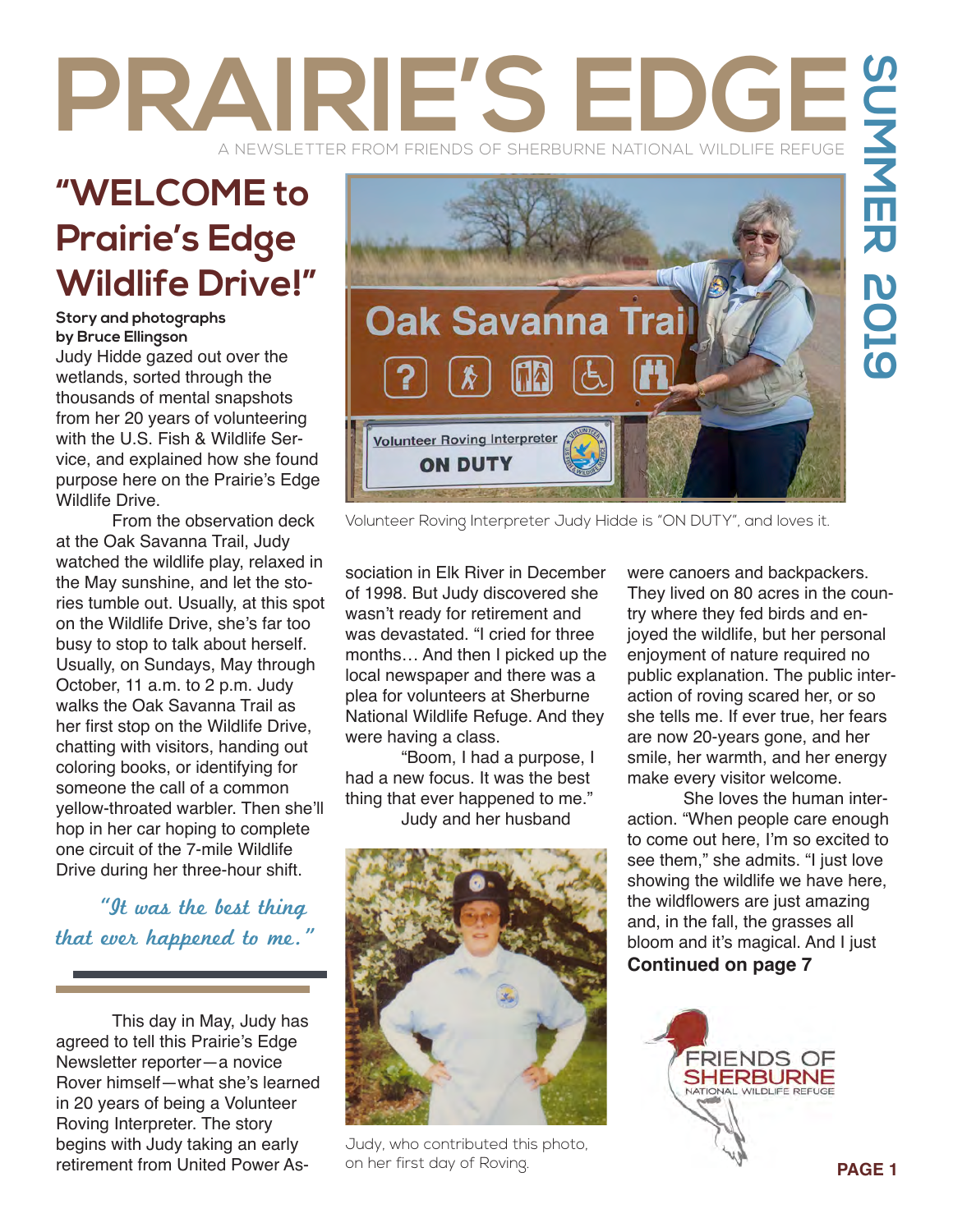## **By President Myrna Krueger**

Last year we celebrated our 25<sup>th</sup> year as the Friends of Sherburne. We've come a long way! As they say, we stand on the shoulders of those who came before us—providing educational opportunities for visitors and students, advocating for the refuge, supporting conservation projects, and raising funds to furnish the beautiful Oak Savanna Learning Center that our communities enjoy today.

But how do we sustain our organization to be able to continue to support refuge efforts over the long term? While current "big" Friends projects include engaging a part-time contracted naturalist for youth/adult nature education, funding the Wildlife Festival, supporting the Learning Center, printing refuge brochures, and helping renovate the first stop on the Wildlife Drive, future needs may include projects like these and more.

That's why the Friends Sustainability Committee is planning ahead to assure that future efforts can flourish. Members include Matt Finn, Sue Hix, Bill Kolbinger, Mike Rajala, John Riebel, and Carol VanHeel. The committee is striving to make the Friends an enduring enterprise—by working with donors and communities, offering planned giving options, and campaigning for our legacy fund at the Initiative Foundation.

I hope you'll "raise your hand" in any number of ways. Ready to write a check or set up a donor-advised fund? Great! If you're not there yet, though, you can start by asking questions, sharing ideas, attending a meeting of—or even joining—the Sustainability Committee. Please call us if you have ideas to share or would like more information about planned giving or legacy gifts. We would love to hear from you. You can reach Sue Hix (612-269-1937) or me (763-234-0038) with questions or suggestions.

**Heads up. You are invited to attend an informational presentation—no sales pitches!—about planned giving options on September 17, 11 am – 1 pm, in the St. Michael area. Our hosts from the Initiative Foundation are bringing consultant Dana Holt to our area to outline the latest in planned giving options and to answer our questions. Please contact us for details.**

## **FRIENDS OF SHERBURNE NWR 2019 BOARD OF DIRECTORS**

**Myrna Krueger – President Steven Chesney – Vice President Mike Brubaker – Secretary Carol VanHeel – Treasurer Marilyn Danielson – Director Matt Finn – Director Lee T Johnson – Director Susan Julson – Director Bill Kolbinger – Director Emy Minzel – Director Debra Sorenson – Director Beth Thorson – Director**

**ADVISORS TO THE BOARD Steve Karel – Refuge Manager Alaina Larkin – Visitor Services**

**The Friends of Sherburne National Wildlife Refuge is a 501(c)(3) charitable organization (EIN: 41-1763001) that supports refuge projects and educational programs. All contributions are tax-deductible to the extent allowed by law. The Prairie's Edge newsletter is published twice annually for members in cooperation with the refuge. Contact the Friends c/o Sherburne NWR, 17076 293rd Avenue NW, Zimmerman, MN 55398, or at FriendsofSherburne@ gmail.com.**

**Donate or join Friends online at ExploreSherburne.org**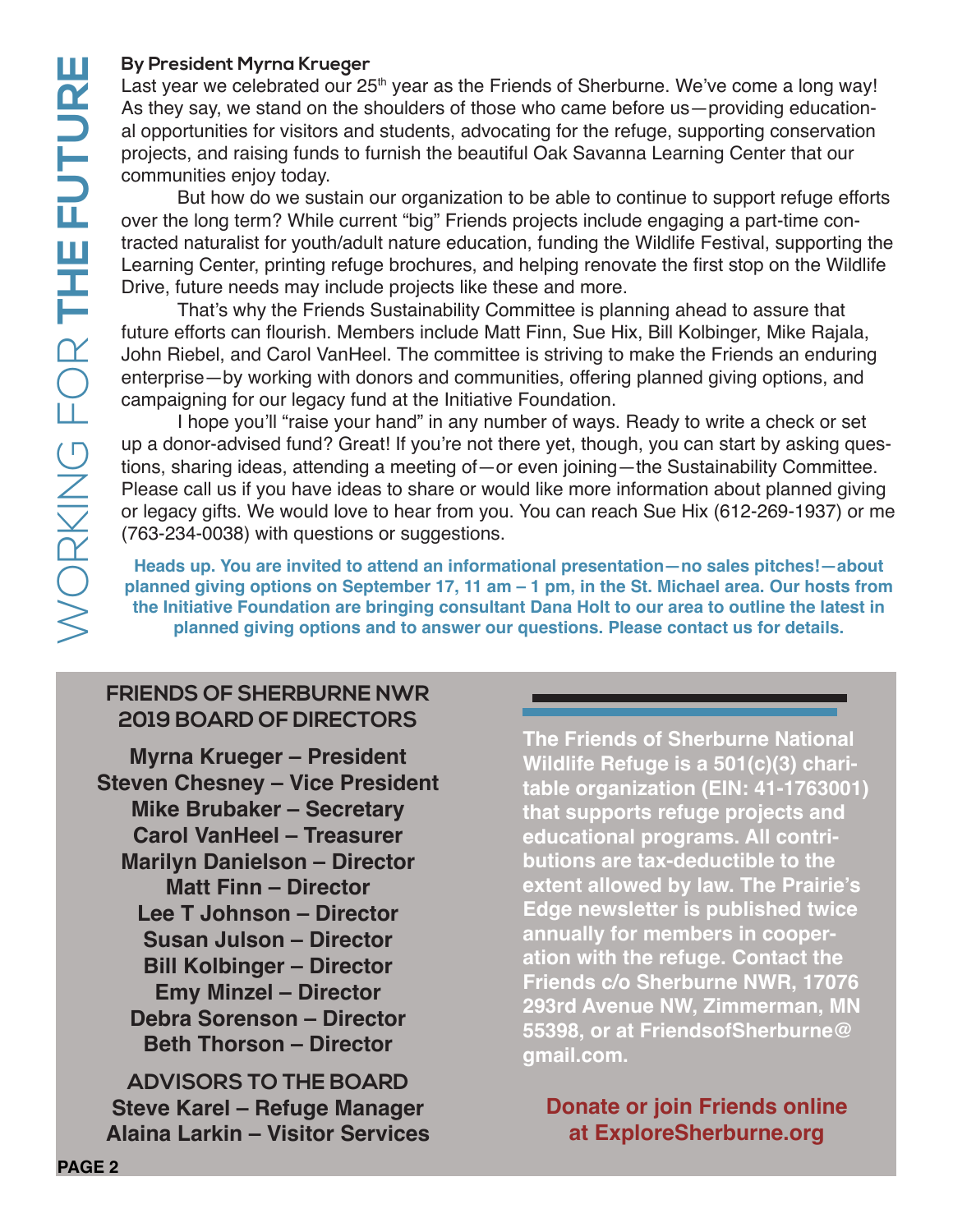# **In a Nutshell- er, Eggshell?**

**By Alaina Larkin, Visitor Services Specialist** At the refuge we are embracing the digital age

and promoting the use of eBird for both volunteers and visitors, including our Volunteer Interpretive Rovers on the Wildlife Drive. What is this, you may ask? According to ebird.org, "eBird is the world's largest biodiversity-related citizen science project, with more than 100 million bird sightings contributed each



year by eBirders around the world." This project relies on citizens worldwide to report the avian species that they spot while on a casual hike or a serious trek. You don't need to be an expert to



**Photo by Mark Nicholson. Northern Parula on Prairie's Edge Wildlife Drive.**



**Photo by Jana Harrer. Egret on Wildlife Drive.**

use this resource! Reporting to eBird provides the refuge not only with usable data in an online database, it also gives visitors an idea of what they could see on a trip to Sherburne by viewing the refuge website's Recent Sightings page.

On a larger scale, data has been used in bird research around the world, to inform conservation decisions, in academic papers, and countless student projects. If you're interested in delving into eBird, I suggest reviewing their Quick Start Guide or free eBird Academy videos. For the down and dirty how-to: download the app onto your mobile device (see below for details), launch the app, create a free account, hit "Start New Checklist," select your location, and then you will be supplied with a checklist for the area for that time of year. You'll need to keep track of how long you observed, both the time spent and distance travelled. As well, keep track of the number of each species that you spot. The relative counts are important for data quality, with a sighting of one great blue heron contrasted by sighting 35 red-winged blackbirds. Want your observations to appear on the Recent Sightings page? When you select your location, click "Choose a Nearby Hotspot" and select the most relevant Sherburne NWR hotspot.

eBird checklists can be entered and edited on a desktop computer at eBird.org or on a mobile device. The free app is available in the App Store for iOS devices and in the Google Play Store for Android devices.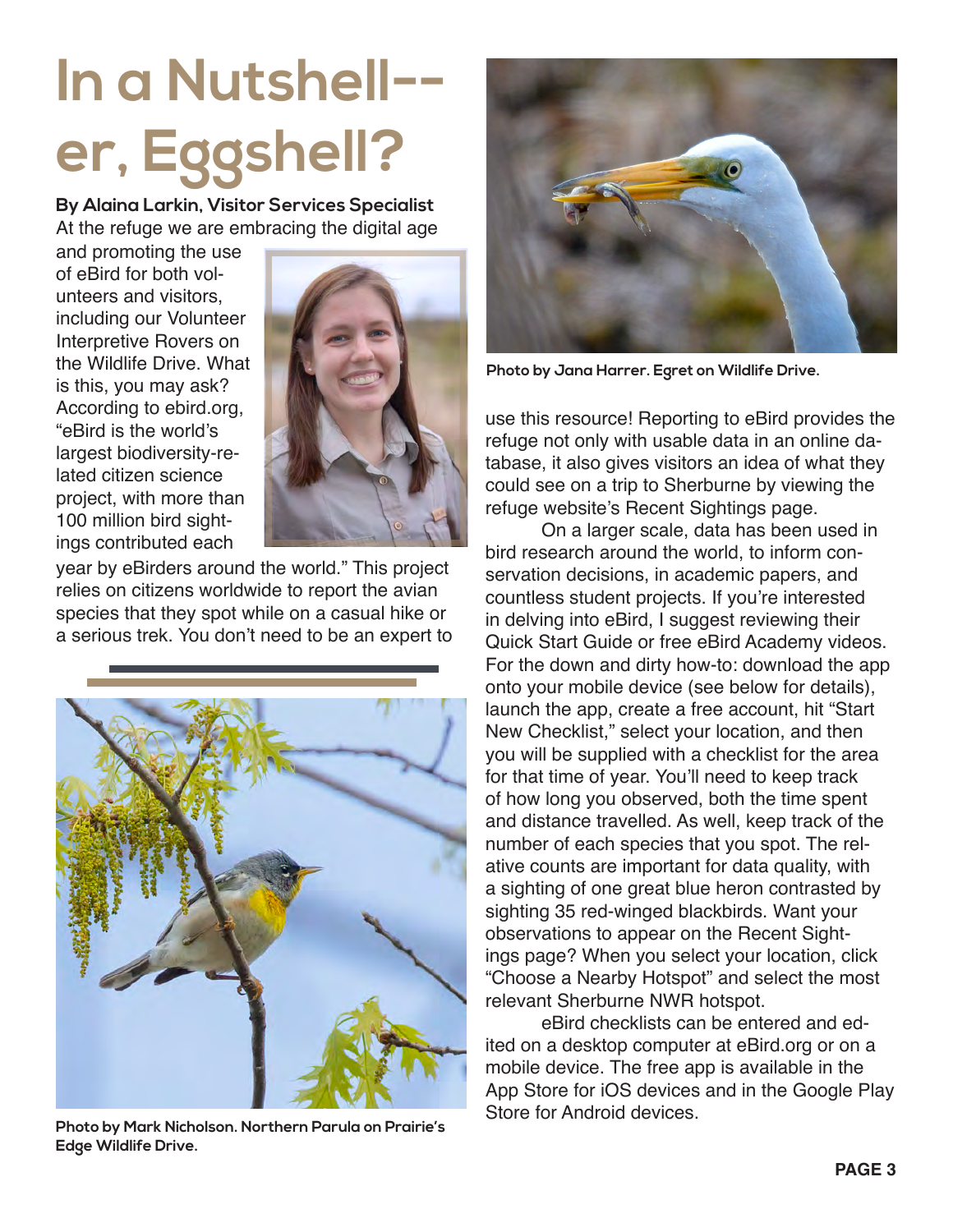# **FACELIFT PLANNED FOR FIRST STOP ON WILDLIFE**



**DRIVE** Friends leader Dean Kleinhans and refuge staffer Bill Strong review refur-<br>bishino plans for the entry point of the Oak Savanna Trail. bishing plans for the entry point of the Oak Savanna Trail.

During a typical year, the refuge sees visits from 85,000 community members and travelers from afar. Among these, an estimated 37,000 tour the Wildlife Drive to observe, photograph, and learn about the refuge's wildlife and habitats. The usual first stop for these visitors—and the 38 volunteer Roving Interpreters—is the Oak Savanna Trail pullover. Unfortunately, despite ongoing maintenance efforts, the kiosk site at our refuge's "front door" has succumbed to Minnesota weather and old age. It's time for the refuge version of This Old House!

To help fund a major renovation, last year the Friends applied for—and received—a grant of more than \$14,000 from the National Fish and Wildlife Foundation to update this first stop on the Wildlife Drive and make it a true refuge Welcome Station. Since the basic estimated project cost is more than \$30,000, the Friends committed a cash match of \$12,000 plus more than \$7,000 "in-kind," including volunteer hours and vendor discounts. **Would you consider contributing to this project? Not sure? Read on!**

**PAGE 4** Imagine that you're a Roving Interpreter or maybe a birder or photographer who has traveled more than 50 miles from the Cities to enjoy the refuge's auto tour route. The sign at the drive entrance beckons you in, and—especially if you're a first-timer—you're pleased to see a stopping place with structures just inside the gate. "Ah, toilet facilities. Hmm, cool signs about the refuge and lots of visitor information! Neat trail and observation deck. Great, a list of the wildlife and blooming plants seen this week. Wow, a place for me and my companion to eat our sandwiches and chat

after we tour the drive! And there will even be a talk and activity about monarchs at 3 pm!" **This, and more, is on the way!**

Part of the work to be done this summer is "infrastructure," including concrete to replace crumbling asphalt—maybe not very exciting, but an important basic element to build on. Beyond that, to enhance the visitor experience for years to come, the project will focus on low maintenance/durability of materials, accessibility to people of all abilities, and addition of new features to increase visitor enjoyment. Features will include:

- A new 3-panel kiosk with updated interpretive signage, message board, and brochure holders
- Vandal-proof picnic table with benches
- Concrete pad for kiosk and picnic table area
- Concrete walkway from the comfort station to kiosk area
- Boulders to serve as natural bollards to replace splitrail fence

Of course, the above is just part of the initial "shopping list." It's the ongoing benefits that really matter, and these will be able to grow over the years because the space is planned so that features may be added as funding becomes available. **Are you interested now?**

**Cash gifts of any amount can help us meet the grant match—maybe even enable us to add a picnic table, Blue Goose bike rack, or more interpretive signs.** 

**Ready to commit? Give to the Friends online at GiveMN.org or send a check to the Friends c/o the refuge.**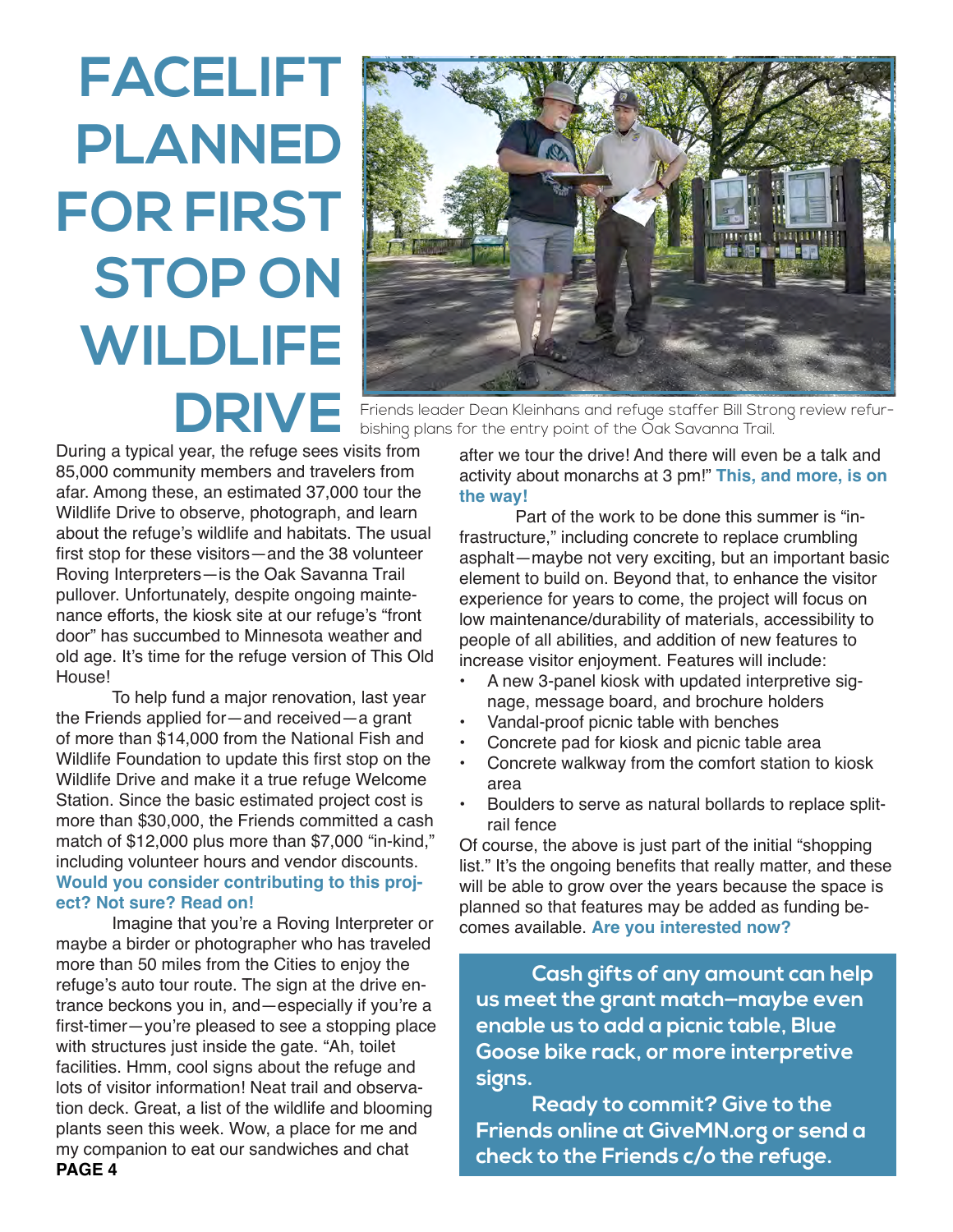#### **By Steve Karel, Project Leader**

Hello, Friends—what a successful spring we have had for getting habitat management projects implemented. Even with a wet spring, our prescribed fire season was extraordinary. With most of our staff being "red carded," meaning they are wildland-fire certified, we successfully put fire on over 7,000 acres at Sherburne NWR. This well surpassed our average of 4,000 acres annually. This very challenging work requires significant planning, a highly qualified fire

crew, and perfect weather and wind direction. One of our primary goals was to focus on invasive hybrid cattail that had been chemically treated last fall. We hope that with aggressive management actions, this



invasive species will soon be replaced with smartweed, wild rice, and other desirable native wetland plants.

We are also excited about an upcoming grant-funded project that will provide an opportunity to introduce goats to the Mahnomen Trail this summer. The goats will be a biological treatment method to remove invasive or non-native vegetation in and along the Mahnomen Trail, therefore benefitting the oak savanna habitat. Goats are excellent browsers and will eat almost anything. We have had tremendous success over the past six years using cattle grazing to help manage our vegetation in wetlands, oak savanna, and prairie and are enthusiastic about this new endeavor. Keep your eyes peeled for these interesting animals as you are out hiking on the Mahnomen Trail.

Last, please be patient with the construction you may witness on the refuge this summer. We are looking forward to a new asphalt parking lot at the Oak Savanna Learning Center. Further, road closures, detours, and orange cones may be prevalent as both County Rd 9 and County Rd 16 receive new road surfaces this summer.

In addition, the refuge staff will be con-



structing new information kiosks and signage at all of the refuge entrances as well as the Mahnomen Trail. The Friends of Sherburne received a grant to remodel the first stop at the Prairie's Edge Wildlife Drive (see above). These will all be great improvements for the refuge and could only be possible with the support from the Friends of Sherburne. **Stay Wild, My Friends!**

## **Our April 6 Rhythm and Brews fundraiser with the Sherburne History Center was a success. Many thanks to event donors!**

**EVENT SHERRY STARFORT SUPPORT SUPPORT SUPPORT SUPPORT SUPPORT SUPPORT SUPPORT SUPPORT SUPPORT SUPPORT SUPPORT SUPPORT SUPPORT SUPPORT SUPPORT SUPPORT SUPPORT SUPPORT SUPPORT SUPPORT SUPPORT SUPPORT SUPPORT SUPPORT SUPPORT** Bailey Ray's Roadhouse, Bolt Hoffer Boyd Law Firm, Charlie's, Chatters, Hiway Liquor, Los Ortizes, Minzel Massage, Nelson Nursery Garden Center, Norwegian Wood Retreat, P&A Liquor, Phillips Distilling, Prairie Restorations, Inc., Princeton Floral, Rockwoods, Sand Dunes Spirits, Starbucks, Uptown Offsale, Von Hanson's Monticello, Zimmerman Floral

### **Individuals**

Bill Kolbinger, Carol VanHeel, Angie Nelson, Jim Stroschein, Cathy Hegg, Polly Class, Dave Martin, Mike Brubaker, Nancy Fiereck, Barb Gulbrandson, Karah Hawkinson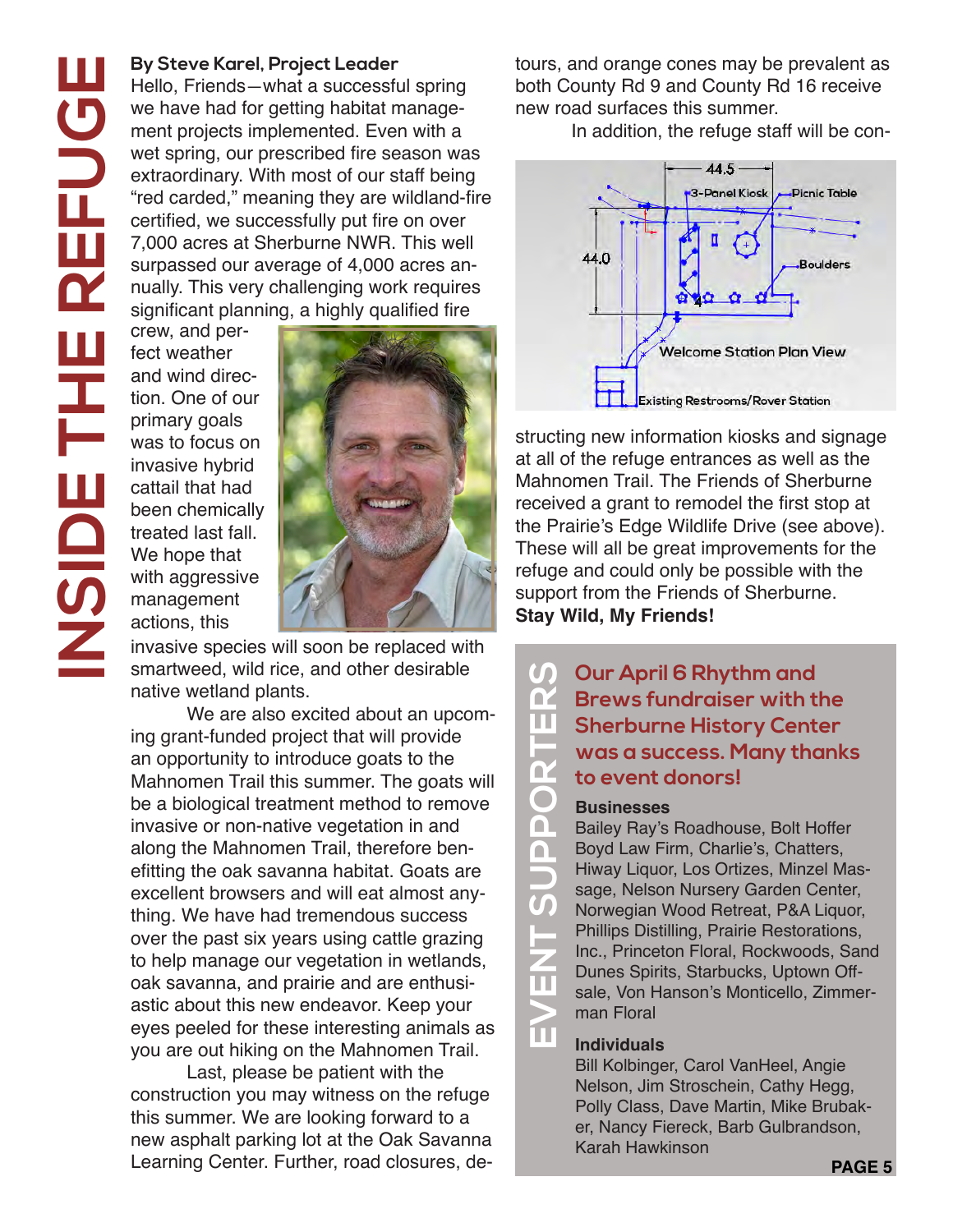### **By Nancy Haugen**

**Refuge Visitor Services Manager, retired** When I started work at Sherburne Refuge in November 1995 as the Public Use Specialist, managing the volunteer program was among my list of responsibilities. Since the refuge had a Wildlife Drive open to the public seven days a week I saw the perfect opportunity to start a Roving Interpreter (Rover) volunteer program that could be modeled after the Rover program already in place at J.N. "Ding" Darling NWR, Sanibel, Florida. I had worked at "Ding" Darling Refuge

as the Volunteer Coordinator for three years. To find volunteers for Sherburne Refuge, I started by offering the opportunity to the board members of the Sherburne Natural History Association, which later became The Friends of Sher-



burne NWR. I also sent a public service announcement to several local newspapers. Twelve people contacted me expressing interest and they became our first Rovers. Our first orientation for Roving Interpreters was on May 3, 1996. The Roving program at Sherburne is now in its  $23<sup>rd</sup>$  year. The primary purpose of the Roving program was to provide refuge volunteers on the Drive to answer questions by visitors during hours when the Refuge Headquarters was closed.

There is one current Rover, Robin De-Long, who was one of the first 12. The Rovers were asked to commit to spending 2—3 hours each week on the Wildlife Drive during the months of May through September to provide refuge information to the visitors and assist visitors in identifying birds. This first group was able to cover three evenings each week: Thursday, Friday and Saturday, from 6 p.m. to 8 p.m. and Saturday and Sunday afternoons from 12 p.m. to 3 p.m. My estimate

is that during that first season Rovers were on the Drive a total of 504 hours.

**Editor's Note:** Nancy tipped off the Prairie's Edge Newsletter to a story about Rover Judy Hidde's first day Roving. Judy then gave us the details during our recent interview (SEE COV-ER STORY). Here is the story of how novice Rover Judy Hidde described her very first visitor contact, day one in spring of 1999:

"The very first Sunday I roved, green as they come, and my partner was a student from St. Cloud State...so we are just charged up and all enthused and ready, and we get down to the first water control structure. And there was a white van parked along the road and a guy in the ditch in t-shirt and shorts throwing mud and muck here and there and we think, 'This is not good…this is not good at all!' "

Judy and her fellow Rover had been warned to approach people causing problems with caution, so they got out and began with, " 'Hi there. What are you doing?' Well the fellow says 'the darn beavers are always clogging up the channel and you have to get out here every day and clean out the muck,' and we ask, 'Well, who are you?' "

The guy in the baseball cap was Refuge Manager Charlie Blair, now Chief of Refuges, Region 3, USFWS! He came out of the ditch and shared a wealth of information about habitat management on the refuge with the novice Rovers.

Judy described him as "Very nice! Had I looked at the van and seen the government plates, that would have made a difference."

Now, she laughs at her own inexperience 20 years ago. She likely remembers the moment and probably smiles each time she passes that water control structure as she heads into the Wildlife Drive once again.

During 2018, Rovers volunteered 1852 hours on the Prairie's Edge Wildlife Drive and had contact with 1600 visitors.

## **FIND US ON YOUTUBE!**

**For our most recent nature education video, go to: https://youtu.be/1emrRTYwEjc**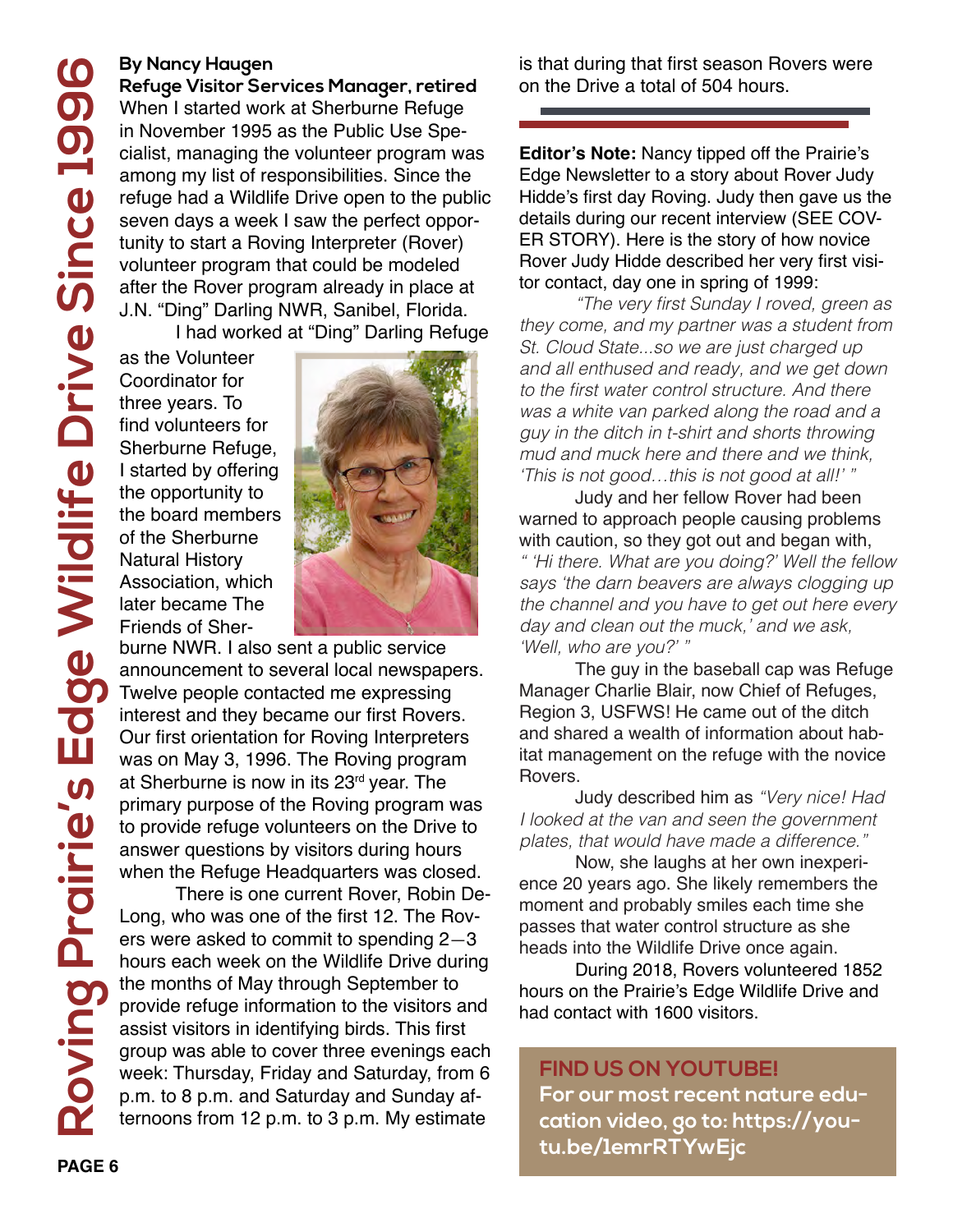## **Nature... "PRESENTS ITSELF"**

## **Continued from page 1**

want our visitors to feel that."

Talk to her for even a minute on the Oak Savanna Trail, and you will feel that sense of wonder. She wears her official sky-blue polo, her U.S. Fish & Wildlife badge, and her volunteer name tag proudly. Even on this Wednesday, she's here to serve. And as a newbie Rover, I need her advice.

"What do you tell visitors?" I ask.

"We're in wildlife habitat and on their grounds, and nature sort of just presents itself on their terms. And if you're lucky, you get to be a part of it," she tells me. "I encourage people to hike the two trails we have here because they're beautiful and there is stuff happening on them all the time."

"What do visitors ask you?" I inquire.

"Are you seeing anything today? is the most common question. And I'll run through a few things, some things that are real obvious that they're probably going to see. And I usually tell them, 'Look up. There are eagles flying. We have red-tail hawks. We have northern harriers, sandhill cranes.' I'll tell them the difference between the profile of the sandhill crane and the great blue heron when they're flying."

Judy inspects the wetlands again and nods north. "Right now, I'm looking for where the loons are nesting because I know they are. I haven't found them yet."

During her training, Rovers were required to be able to identify 25 species of birds before they put on USFWS blue. Judy was pretty sure that was impossible, but she took three trips out on the Wildlife Drive with veteran Roving Interpreters to practice her bird identification and prepare for the test "and I think I squeaked through," she reports with a smile. "I'm still not good with certain things, but you learn. You learn by shape and size and flight pattern and… it's just fun!"

One Sunday during spring migration years ago, she stopped to talk to a gentleman walking the Wildlife Drive's northern trail—the Woodland Trail. As they chatted she discovered he had identified 22 species of warblers by their calls. "I didn't know there were any there! So, it's a gift. I'm so much better than I was, but I'll never be one of those people."

Of course, she is one of "those people." For

20 years she has been cruising the 7-mile loop at near walking speed because, she says, it fulfills a need in her to be involved on the refuge.

"When I'm a Rover, I call it 'me time.' " Well, "Me" and dozens of her latest Sunday acquaintances. When she began roving, Sunday at the drive was rarely a "family day." Now she delights in distributing coloring books and learning about birds from children. "The little kids with their binoculars, they're so excited. They can identify stuff and they want to be here…and it's just gratifying to be a part of that," she says. "**That**" is the warblers heading north in May or the cranes and their colts or the lupine in bloom in June or the monarchs headed south in September. For others, the refuge is an escape.

"Some of them, I think, just like the openness, the solitude, that natural state of the place…Last Sunday I talked to a gentleman who was going a third time around the drive. He just couldn't get enough of it." Judy tells people to go slow, to observe, and sometimes just to sit and wait: "It's a place where critters can live. They can raise their young. They can do what



Judy Hidde on Oak Savanna Trail.

they do. They can be a beaver, or a muskrat, or an eagle, or whatever they want to be, and it's their home and we're lucky enough that we can drive through and catch a glimpse of that."

Judy's favorite spot on the drive is the last viewing deck with a spotting scope on Nelson Pool between the 4 and 4½ mile mark. It's in the shade, cool on a hot day. On days when she's not working (on Sundays, she doesn't have time to sit and contemplate nature) she'll grab a lunch and sit in the shade of the deck.

The year her husband died—it was in September—she came here after his funeral.

"I just came out here and I just centered there. That place is special to me."